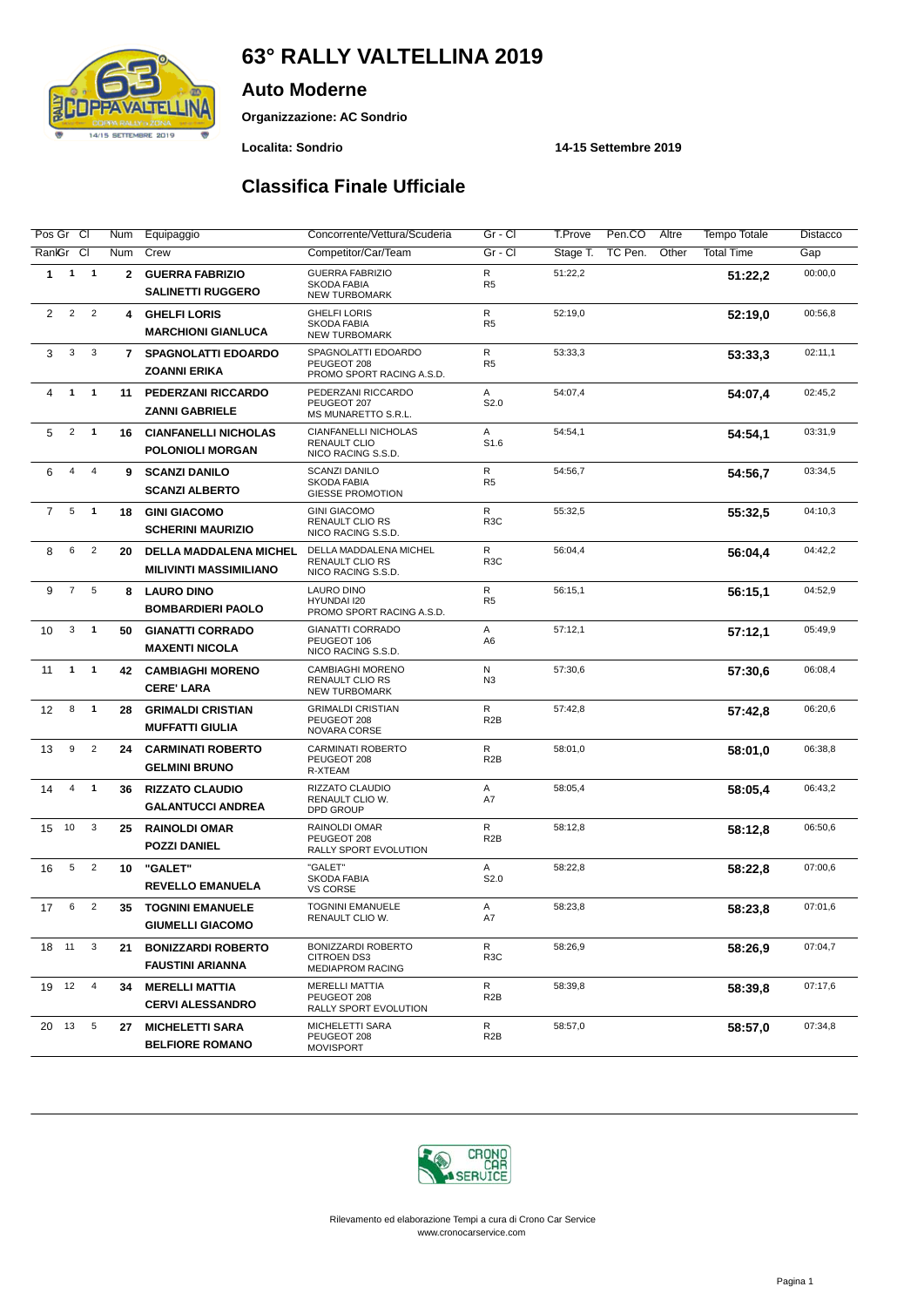# **63° RALLY VALTELLINA 2019**



**Organizzazione: AC Sondrio**

**Auto Moderne**

#### **Localita: Sondrio 14-15 Settembre 2019**

## **Classifica Ufficiale Definitiva**

| Pos Gr Cl                                       | Num     | Equipaggio                                           | Concorrente/Vettura/Scuderia                                             | Gr - Cl                          | <b>T.Prove</b> | Pen.CO<br>Altre  | <b>Tempo Totale</b> | Distacco |
|-------------------------------------------------|---------|------------------------------------------------------|--------------------------------------------------------------------------|----------------------------------|----------------|------------------|---------------------|----------|
| CI<br>RanlGr                                    | Num     | Crew                                                 | Competitor/Car/Team                                                      | Gr - Cl                          | Stage T.       | TC Pen.<br>Other | <b>Total Time</b>   | Gap      |
| 14<br>6<br>21                                   | 30      | <b>GALLI RUGGERO</b><br><b>MORONI MARCELLO</b>       | <b>GALLI RUGGERO</b><br>PEUGEOT 208<br>NICO RACING S.S.D.                | ${\sf R}$<br>R <sub>2</sub> B    | 58:59,3        |                  | 58:59,3             | 07:37,1  |
| $\overline{2}$<br>$\mathbf{1}$<br>22            | 74      | <b>PATT SIMONE</b><br><b>FILIPPINI ETTORE</b>        | PATT SIMONE<br>PEUGEOT 106<br>NICO RACING S.S.D.                         | N<br>N <sub>2</sub>              | 59:05,5        |                  | 59:05.5             | 07:43,3  |
| $\overline{7}$<br>15<br>23                      | 22      | <b>BARRI MICHELE</b><br><b>BERTOLINI SERGIO</b>      | <b>BARRI MICHELE</b><br>PEUGEOT 208<br>VAEMENIA HISTORIC A.S.D.          | $\mathsf{R}$<br>R <sub>2</sub> B | 59:30,9        |                  | 59:30,9             | 08:08,7  |
| $\overline{7}$<br>$\overline{2}$<br>24          | 51      | <b>BERGAMIN JACOPO</b><br><b>CASA FEDERICO</b>       | BERGAMIN JACOPO<br>PEUGEOT 106<br>POWERSTAGE A.S.D.                      | Α<br>A6                          | 59:57,6        |                  | 59:57,6             | 08:35,4  |
| $\mathbf{1}$<br>25<br>$\mathbf{1}$              | $12 \,$ | <b>BOMBARDIERI PAOLO</b><br><b>TOGNOLINI ANTONIO</b> | <b>BOMBARDIERI PAOLO</b><br>FIAT ABARTH 124                              | <b>RGT</b><br><b>RGT</b>         | 1:00:08,4      |                  | 1:00:08.4           | 08:46,2  |
| 8<br>26<br>16                                   | 32      | <b>CASPANI ANDREA</b><br><b>BONAITI MARINELLA</b>    | CASPANI ANDREA<br>PEUGEOT 208                                            | R<br>R <sub>2</sub> B            | 1:00:31,7      |                  | 1:00:31.7           | 09:09,5  |
| 3<br>$\overline{2}$<br>27                       | 77      | <b>ORTELLI LEONARDO</b><br><b>SPAGNOLATTI MARIO</b>  | ORTELLI LEONARDO<br>PEUGEOT 106<br>PROMO SPORT RACING A.S.D.             | N<br>N <sub>2</sub>              | 1:00:56,6      |                  | 1:00:56.6           | 09:34,4  |
| 8<br>3<br>28                                    | 37      | <b>PAINI MAURIZIO</b><br><b>CAIROLI ALICE</b>        | PAINI MAURIZIO<br>RENAULT CLIO W.<br>NICO RACING S.S.D.                  | Α<br>A7                          | 1:01:26,3      |                  | 1:01:26.3           | 10:04,1  |
| $\overline{2}$<br>$\overline{4}$<br>29          | 45      | <b>SECCHI MATTIA</b><br><b>ADAMOLI FAUSTO</b>        | <b>SECCHI MATTIA</b><br><b>RENAULT CLIO RS</b><br>NICO RACING S.S.D.     | N<br>N3                          | 1:01:27,9      |                  | 1:01:27.9           | 10:05,7  |
| 5<br>3<br>30                                    | 46      | <b>TODESCHINI DAVIDE</b><br><b>ANDREOLI JESSICA</b>  | TODESCHINI DAVIDE<br><b>RENAULT CLIO RS</b><br>PROMO SPORT RACING A.S.D. | N<br>N3                          | 1:01:29,9      |                  | 1:01:29.9           | 10:07,7  |
| $\mathbf{1}$<br>$\mathbf{1}$<br>31              | 39      | <b>BUGNA DARIO</b><br><b>TRECCANI FABIO</b>          | <b>BUGNA DARIO</b><br>MINI COOPER S<br>RRT S.R.L.S.                      | <b>RSP</b><br>RSTB1.6-P          | 1:01:44,4      |                  | 1:01:44,4           | 10:22,2  |
| $\mathbf{3}$<br>6<br>32                         | 76      | <b>FILIPPINI EROS</b><br><b>BERTAGNON LORENZO</b>    | <b>FILIPPINI EROS</b><br>PEUGEOT 106<br>NICO RACING S.S.D.               | N<br>N <sub>2</sub>              | 1:01:55,7      |                  | 1:01:55.7           | 10:33,5  |
| 17<br>9<br>33                                   | 29      | <b>AMBROSIO MARCO</b><br>DELLA VALLE VALENTINA       | AMBROSIO MARCO<br>PEUGEOT 208<br><b>NEW TURBOMARK</b>                    | ${\sf R}$<br>R <sub>2</sub> B    | 1:01:59,7      |                  | 1:01:59,7           | 10:37,5  |
| $\overline{7}$<br>$\overline{4}$<br>34          | 85      | <b>FLEMATTI MICHELE</b><br><b>ROSSI STEFANIA</b>     | <b>FLEMATTI MICHELE</b><br>PEUGEOT 106<br>CALIBRA S.R.L.                 | N<br>N <sub>2</sub>              | 1:02:29,5      |                  | 1:02:29.5           | 11:07,3  |
| 8<br>5<br>35                                    | 75      | <b>POLA DANIEL</b><br><b>BELFIORE GIULIA</b>         | POLA DANIEL<br>PEUGEOT 106<br>NICO RACING S.S.D.                         | N<br>N <sub>2</sub>              | 1:02:58,8      |                  | 1:02:58,8           | 11:36,6  |
| 9<br>$\overline{4}$<br>36                       | 47      | <b>PELAZZI CORRADO</b><br><b>AMATO CHIARA</b>        | PELAZZI CORRADO<br><b>RENAULT CLIO RS</b><br>PROMO SPORT RACING A.S.D.   | N<br>N3                          | 1:03:00,3      |                  | 1:03:00.3           | 11:38,1  |
| 10<br>6<br>37                                   | 82      | <b>MORELLI MARCO</b><br><b>GHISLINI DENIS</b>        | <b>MORELLI MARCO</b><br>PEUGEOT 106<br>NICO RACING S.S.D.                | N<br>N <sub>2</sub>              | 1:04:27,6      |                  | 1:04:27.6           | 13:05,4  |
| $\blacksquare$<br>$\overline{\mathbf{1}}$<br>38 | 52      | <b>TUIA DENIS</b><br><b>BALLARINI FRANCESCO</b>      | <b>TUIA DENIS</b><br>MINI COOPER S                                       | RS<br><b>RSTB-1.6</b>            | 1:04:31,1      |                  | 1:04:31,1           | 13:08,9  |
| 39 11<br>$\overline{7}$                         | 80      | <b>GOSATTI FRANCESCO</b><br><b>GOSATTI OSCAR</b>     | <b>GOSATTI FRANCESCO</b><br>PEUGEOT 106<br>RRT S.R.L.S.                  | N<br>N2                          | 1:04:35,3      |                  | 1:04:35,3           | 13:13,1  |
| $\overline{2}$<br>$\overline{\mathbf{1}}$<br>40 | 88      | <b>MOSCARDI VALTER</b><br><b>FERRARI MATTEO</b>      | MOSCARDI VALTER<br><b>CITROEN SAXO</b><br>A.S.D. HISTORIKA               | RS<br>RS1.6                      | 1:04:56,7      |                  | 1:04:56,7           | 13:34,5  |

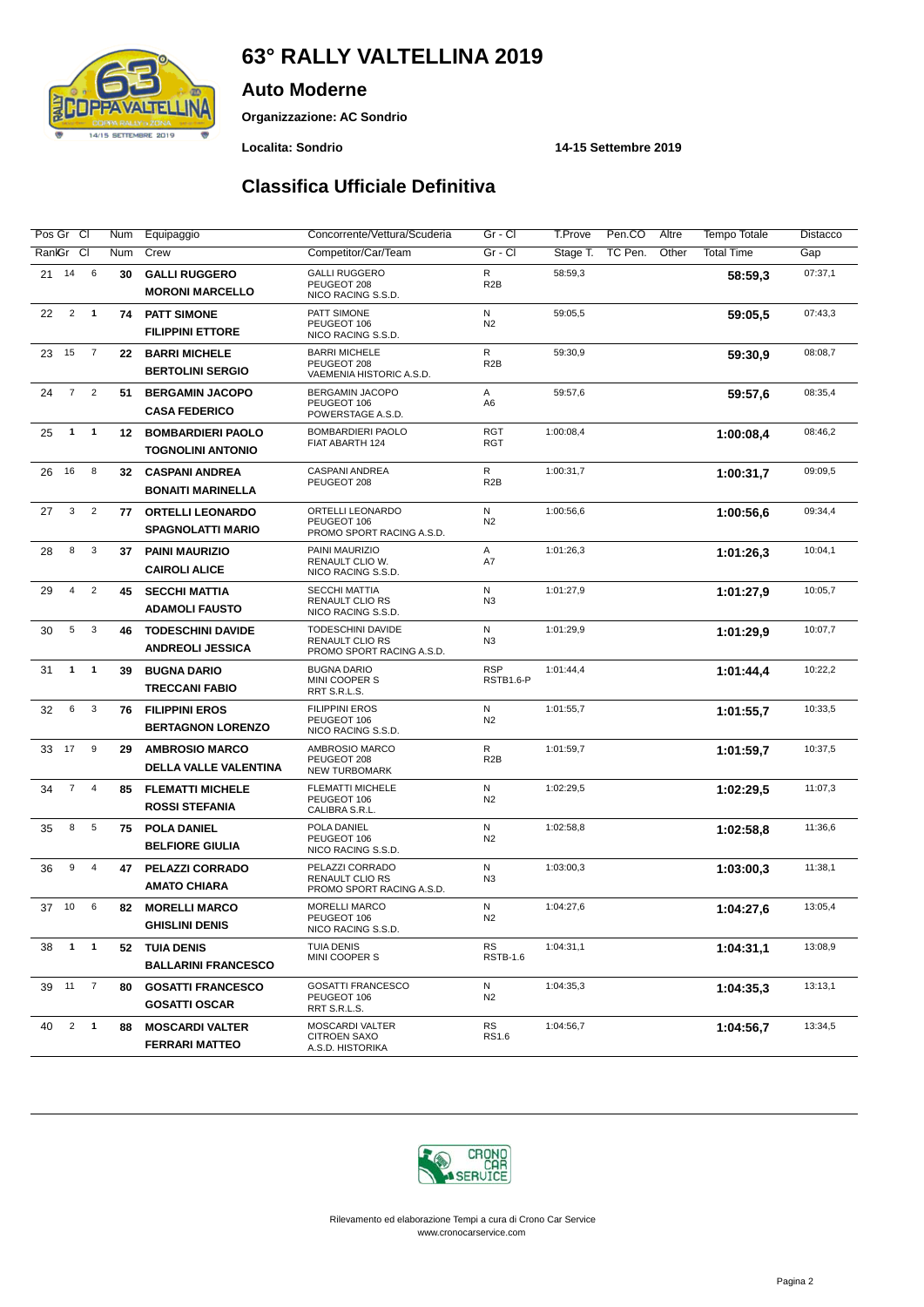# **63° RALLY VALTELLINA 2019**



**Organizzazione: AC Sondrio**

**Auto Moderne**

**Localita: Sondrio 14-15 Settembre 2019**

## **Classifica Ufficiale Definitiva**

| Pos Gr Cl            | Num                  | Equipaggio                                              | Concorrente/Vettura/Scuderia                                                | Gr - Cl                        | T.Prove<br>Pen.CO<br>Altre   | Tempo Totale      | Distacco |
|----------------------|----------------------|---------------------------------------------------------|-----------------------------------------------------------------------------|--------------------------------|------------------------------|-------------------|----------|
| RankGr CI            | Num                  | Crew                                                    | Competitor/Car/Team                                                         | $Gr - Cl$                      | Stage T.<br>TC Pen.<br>Other | <b>Total Time</b> | Gap      |
| 9<br>41              | $\overline{1}$<br>58 | <b>BRAMBILLA ROBERTO</b><br><b>RADAELLI STEFANIA</b>    | <b>BRAMBILLA ROBERTO</b><br>PEUGEOT 106<br>SCUDERIA ABS SPORT S.S.D.        | A<br>A <sub>5</sub>            | 1:05:30,7                    | 1:05:30.7         | 14:08.5  |
| 12<br>42             | 8<br>86              | <b>RUSCONI MICHELE</b><br><b>TRIVELLATO CHRISTIAN</b>   | RUSCONI MICHELE<br><b>CITROEN SAXO</b><br>NICO RACING S.S.D.                | N<br>N <sub>2</sub>            | 1:05:48,3                    | 1:05:48.3         | 14:26,1  |
| 13<br>43             | 9<br>72              | <b>FORMOLLI GIORDANO</b><br><b>DUICO DEBORA</b>         | FORMOLLI GIORDANO<br>PEUGEOT 106<br>BLUTHUNDER RACING ITALY                 | N<br>N <sub>2</sub>            | 1:06:24,7                    | 1:06:24,7         | 15:02,5  |
| 10<br>44             | $\overline{2}$<br>57 | <b>BRAMBILLA SERGIO</b><br><b>BRAMBILLA SARA</b>        | <b>BRAMBILLA SERGIO</b><br>PEUGEOT 106<br>SCUDERIA ABS SPORT S.S.D.         | A<br>A <sub>5</sub>            | 1:06:25,0                    | 1:06:25.0         | 15:02,8  |
| 45<br>18             | $\mathbf{1}$<br>87   | <b>STATUTO MATTIA</b><br>PICCHETTI MICHELA              | STATUTO MATTIA<br><b>SUZUKI SWIFT</b><br><b>EUROSPEED</b>                   | $\mathsf{R}$<br>R1             | 1:06:59,8                    | 1:06:59.8         | 15:37,6  |
| 14<br>46             | $\mathbf{1}$<br>91   | <b>GHEZA ENRICO</b><br><b>MILANI SAMANTA</b>            | <b>GHEZA ENRICO</b><br>PEUGEOT 106<br>RRT S.R.L.S.                          | N<br>N <sub>1</sub>            | 1:07:01,9                    | 1:07:01.9         | 15:39,7  |
| 15<br>47             | 10<br>78             | <b>DADDARIO ANTONIO</b><br><b>POZZOLI MATTIA</b>        | DADDARIO ANTONIO<br>PEUGEOT 106<br><b>DUEMILA CORSE</b>                     | N<br>N <sub>2</sub>            | 1:07:02,1                    | 1:07:02,1         | 15:39,9  |
| 19<br>48             | 6<br>1               | <b>ROSSETTI LUCA</b><br><b>FRANZI MIRKO</b>             | ROSSETTI LUCA<br><b>CITROEN C3</b><br>PROMO SPORT RACING A.S.D.             | $\mathsf{R}$<br>R <sub>5</sub> | 02:00,0<br>1:05:17,3         | 1:07:17.3         | 15:55,1  |
| 16<br>11<br>49       | 83                   | <b>ROSSI GIOVANNI</b><br><b>MIRANI PAMELA</b>           | <b>ROSSI GIOVANNI</b><br>PEUGEOT 106                                        | $\mathsf{N}$<br>N <sub>2</sub> | 1:07:22,0                    | 1:07:22,0         | 15:59,8  |
| 3<br>50              | $\overline{2}$<br>53 | <b>BERTOLETTI FULVIO</b><br><b>CAMPO SIMONE</b>         | <b>BERTOLETTI FULVIO</b><br>MINI COOPER S<br>NOVARA CORSE                   | <b>RS</b><br><b>RSTB-1.6</b>   | 1:07:40,1                    | 1:07:40.1         | 16:17,9  |
| $\overline{2}$<br>51 | $\overline{2}$<br>38 | <b>ZANARDINI CRISTIAN</b><br><b>BONFADINI FRANCESCA</b> | ZANARDINI CRISTIAN<br>MINI COOPER S<br>ELITE S.R.L.                         | <b>RSP</b><br>RSTB1.6-P        | 1:07:43,3                    | 1:07:43.3         | 16:21,1  |
| $\overline{4}$<br>52 | 3<br>54              | <b>AMONINI DENIS</b><br><b>VERONA SAMANTA</b>           | <b>AMONINI DENIS</b><br>MINI COOPER S<br>RRT S.R.L.S.                       | <b>RS</b><br><b>RSTB-1.6</b>   | 1:07:43,8                    | 1:07:43.8         | 16:21,6  |
| 5<br>53              | $\mathbf{1}$<br>56   | <b>VERONA PIETRO</b><br><b>MARCONATO JESSICA</b>        | <b>VERONA PIETRO</b><br><b>RENAULT CLIO RS</b><br>RRT S.R.L.S.              | <b>RS</b><br><b>RS2.0</b>      | 1:07:50,0                    | 1:07:50.0         | 16:27,8  |
| 17<br>54             | $\mathbf{1}$<br>14   | <b>MARTINELLI DANIELE</b><br><b>TONIOLO THOMAS</b>      | MARTINELLI DANIELE<br><b>FORD SIERRA COSWORT</b><br><b>NEW TURBOMARK</b>    | ${\sf N}$<br>N <sub>4</sub>    | 1:07:35,1<br>00:30,0         | 1:08:05.1         | 16:42,9  |
| 18<br>55             | 5<br>41              | <b>GALLI SIMONE</b><br><b>TOMBESI MONICA</b>            | <b>GALLI SIMONE</b><br><b>RENAULT CLIO RS</b><br>NICO RACING S.S.D.         | N<br>N <sub>3</sub>            | 1:02:13,5<br>06:00,0         | 1:08:13.5         | 16:51,3  |
| 19<br>56             | 6<br>40              | <b>MAFFOLINI FABIO</b><br><b>MAFFOLINI FIORELLA</b>     | <b>MAFFOLINI FABIO</b><br><b>RENAULT CLIO RS</b><br><b>MEDIAPROM RACING</b> | ${\sf N}$<br>N <sub>3</sub>    | 1:01:02,2<br>09:00,0         | 1:10:02,2         | 18:40,0  |
| 11<br>57             | 3<br>70              | <b>DAMIANI MICHELE LORENZO</b><br><b>LONDONI MATTIA</b> | DAMIANI MICHELE LORENZO<br>PEUGEOT 106<br>NICO RACING S.S.D.                | Α<br>A <sub>5</sub>            | 1:10:09,2                    | 1:10:09.2         | 18:47,0  |
| 20<br>58             | 12<br>81             | <b>NEGRI CORRADO</b><br><b>NEGRI MATTIA</b>             | NEGRI CORRADO<br>PEUGEOT 106<br>NICO RACING S.S.D.                          | N<br>N <sub>2</sub>            | 05:00,0<br>1:06:31,5         | 1:11:31.5         | 20:09,3  |
| 21<br>59             | $\overline{7}$<br>43 | <b>NUSSIO MASSIMILIANO</b><br><b>FANCOLI DEBORA</b>     | NUSSIO MASSIMILIANO<br><b>RENAULT CLIO RS</b><br>PROMO SPORT RACING A.S.D.  | N<br>N <sub>3</sub>            | 1:17:54,0                    | 1:17:54,0         | 26:31,8  |
|                      |                      |                                                         |                                                                             |                                |                              |                   |          |

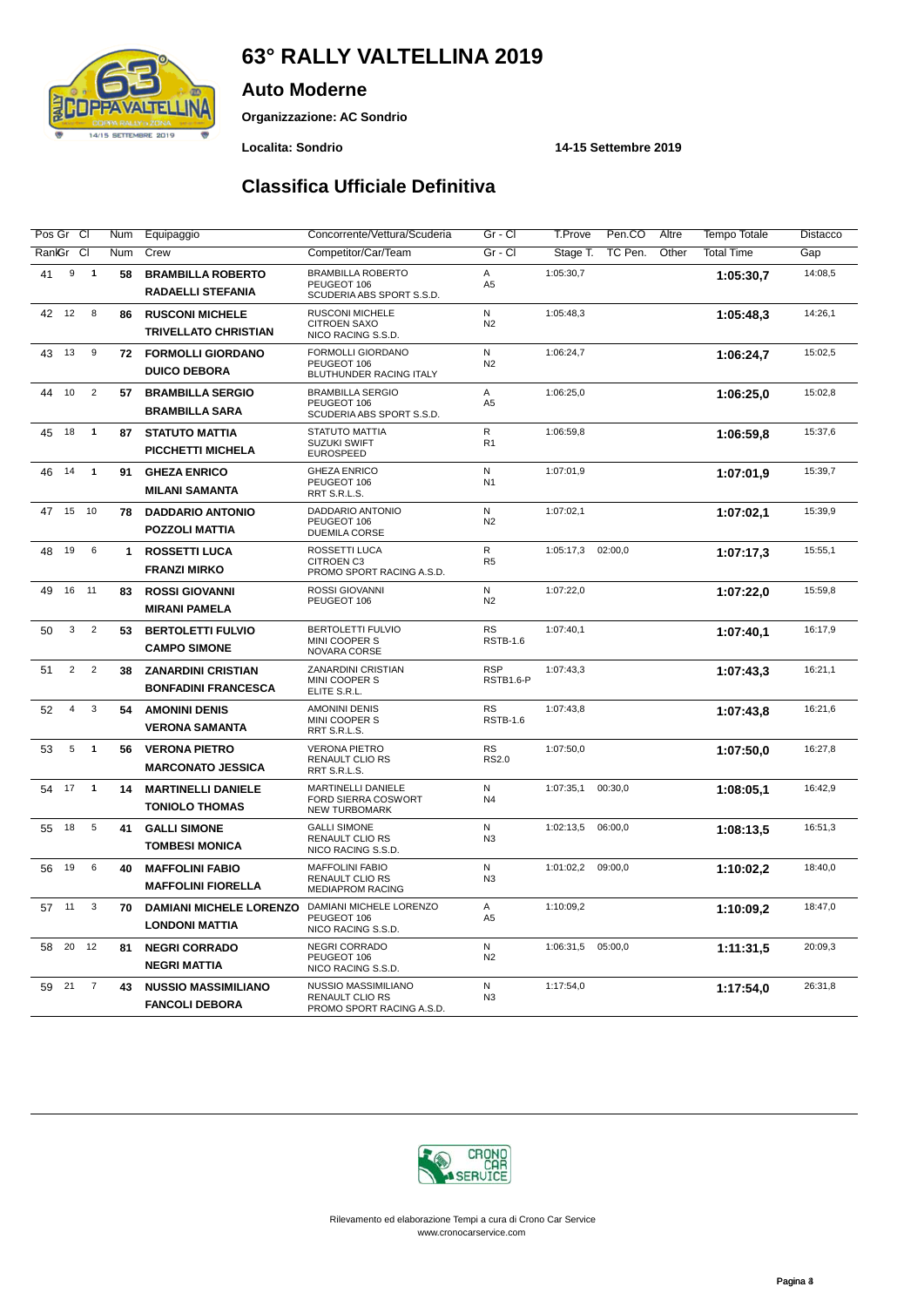## **Ritiri / Esclusioni**

| Num | Equipaggio                                            | Concorrente/Vettura/Scuderia                                            | Gr - Cl                          | Evento                     | Postazione    |
|-----|-------------------------------------------------------|-------------------------------------------------------------------------|----------------------------------|----------------------------|---------------|
|     | 5 VARISTO GIANLUCA<br><b>BARUFFI RAMON</b>            | <b>VARISTO GIANLUCA</b><br>SKODA FABIA<br><b>VIMOTORSPORT</b>           | R<br>R <sub>5</sub>              | <b>Non Partito</b><br>N.P. | P.S. 1        |
| 26  | <b>BONFADINI MARCO</b><br>DELL'AVANZO ANDREA          | <b>BONFADINI MARCO</b><br><b>CITROEN C2</b><br>RRT S.R.L.S.             | R<br>R <sub>2</sub> B            | Ritirato<br>Rit.           | P.S. 1        |
| 71  | <b>BARBERA ROBERTO</b><br><b>NESPOLI VALENTINA</b>    | <b>BARBERA ROBERTO</b><br>PEUGEOT 106<br>NICO RACING S.S.D.             | N<br>N <sub>2</sub>              | Ritirato<br>Rit.           | <b>P.S. 1</b> |
| 55  | <b>SCIEGHI PAOLA</b><br>PREVIATI VIVIANA              | <b>SCIEGHI PAOLA</b><br>MINI COOPER S<br>NOVARA CORSE                   | <b>RS</b><br><b>RSTB-1.6</b>     | <b>Non Partito</b><br>N.P. | <b>P.S. 2</b> |
| 59  | <b>BRANCHI FABIO</b><br><b>CALUFETTI TIZIANO</b>      | <b>BRANCHI FABIO</b><br>PEUGEOT 106<br>CALIBRA S.R.L.                   | A<br>A <sub>5</sub>              | <b>Non Partito</b><br>N.P. | <b>P.S. 2</b> |
| 6   | <b>SILVA MARCO GIUSEPPE</b><br><b>VITALI MAURIZIO</b> | SILVA MARCO GIUSEPPE<br><b>SKODA FABIA</b>                              | $\mathsf{R}$<br>R <sub>5</sub>   | Ritirato<br>Rit,           | <b>P.S. 3</b> |
| 49  | <b>BIACCHI MAURO</b><br><b>BIACCHI ALESSIA</b>        | <b>BIACCHI MAURO</b><br>PEUGEOT 106<br><b>NEW TURBOMARK</b>             | A<br>K <sub>10</sub>             | <b>Non Partito</b><br>N.P. | <b>P.S. 3</b> |
| 31  | <b>GIUMELLI CRISTIAN</b><br><b>CURTI LUCIA</b>        | <b>GIUMELLI CRISTIAN</b><br>PEUGEOT 208<br>PROMO SPORT RACING A.S.D.    | $\mathsf{R}$<br>R <sub>2</sub> B | <b>Ritirato</b><br>Rit.    | <b>P.S. 4</b> |
| 44  | <b>RAINOLDI IGOR</b><br><b>MOSTACCHI NICO</b>         | RAINOLDI IGOR<br><b>RENAULT CLIO RS</b><br>VAEMENIA HISTORIC A.S.D.     | N<br>N <sub>3</sub>              | Ritirato<br>Rit.           | <b>P.S. 4</b> |
|     | 73 VAIRA FRANCESCO<br><b>DORMIA ANDREW</b>            | VAIRA FRANCESCO<br>PEUGEOT 106                                          | N<br>N <sub>2</sub>              | <b>Non Partito</b><br>N.P. | <b>P.S. 4</b> |
| 23  | <b>PITTANO GIANLUIGI</b><br><b>CARUSO CRISTINA</b>    | PITTANO GIANLUIGI<br>PEUGEOT 208<br>SCUDERIA ABS SPORT S.S.D.           | $\mathsf{R}$<br>R <sub>2</sub> B | Ritirato<br>Rit.           | <b>P.S. 5</b> |
| 89  | <b>MATTABONI PATRICK</b><br><b>TAMBURRANO THOMAS</b>  | MATTABONI PATRICK<br>PEUGEOT 106<br>PROMO SPORT RACING A.S.D.           | N<br>N <sub>1</sub>              | <b>Non Partito</b><br>N.P. | <b>P.S. 5</b> |
| 48  | <b>FANCOLI PAOLO</b><br><b>AMATO FRANCESCA ANDREA</b> | <b>FANCOLI PAOLO</b><br><b>RENAULT CLIO RS</b><br>NICO RACING S.S.D.    | N<br>N <sub>3</sub>              | <b>Non Partito</b><br>N.P. | P.S. 6        |
| 90  | <b>GHEZA MIRKO</b><br><b>GHEZA FRANCESCO UGO</b>      | <b>GHEZA MIRKO</b><br>PEUGEOT 106<br>RRT S.R.L.S.                       | N<br>N <sub>1</sub>              | <b>Non Partito</b><br>N.P. | P.S. 6        |
| 15  | <b>SASSI LUCA</b><br><b>MANGHERA MAURIZIO</b>         | <b>SASSI LUCA</b><br><b>FIAT PUNTO</b><br>SCUDERIA ABS SPORT S.S.D.     | $\mathsf{A}$<br>S <sub>1.6</sub> | Ritirato<br>Rit.           | <b>P.S. 7</b> |
| 84  | <b>GOSPARINI CRISTIAN</b><br><b>GOSPARINI ANDREA</b>  | <b>GOSPARINI CRISTIAN</b><br>PEUGEOT 106<br>RRT S.R.L.S.                | N<br>N <sub>2</sub>              | Ritirato<br>Rit.           | <b>P.S. 7</b> |
|     | 3 GIANESINI MARCO<br><b>FAY SABRINA</b>               | <b>GIANESINI MARCO</b><br><b>VW POLO</b><br>TOP RALLY S.R.L.            | R<br>R <sub>5</sub>              | Ritirato<br>Rit.           | P.S. 8        |
| 19  | <b>FIORENTI LUCA</b><br><b>DOGLIO NICOLA</b>          | <b>FIORENTI LUCA</b><br><b>RENAULT CLIO RS</b><br>LEONESSA CORSE S.R.L. | R<br>R <sub>3</sub> C            | <b>Non Partito</b><br>N.P. | P.S. 8        |